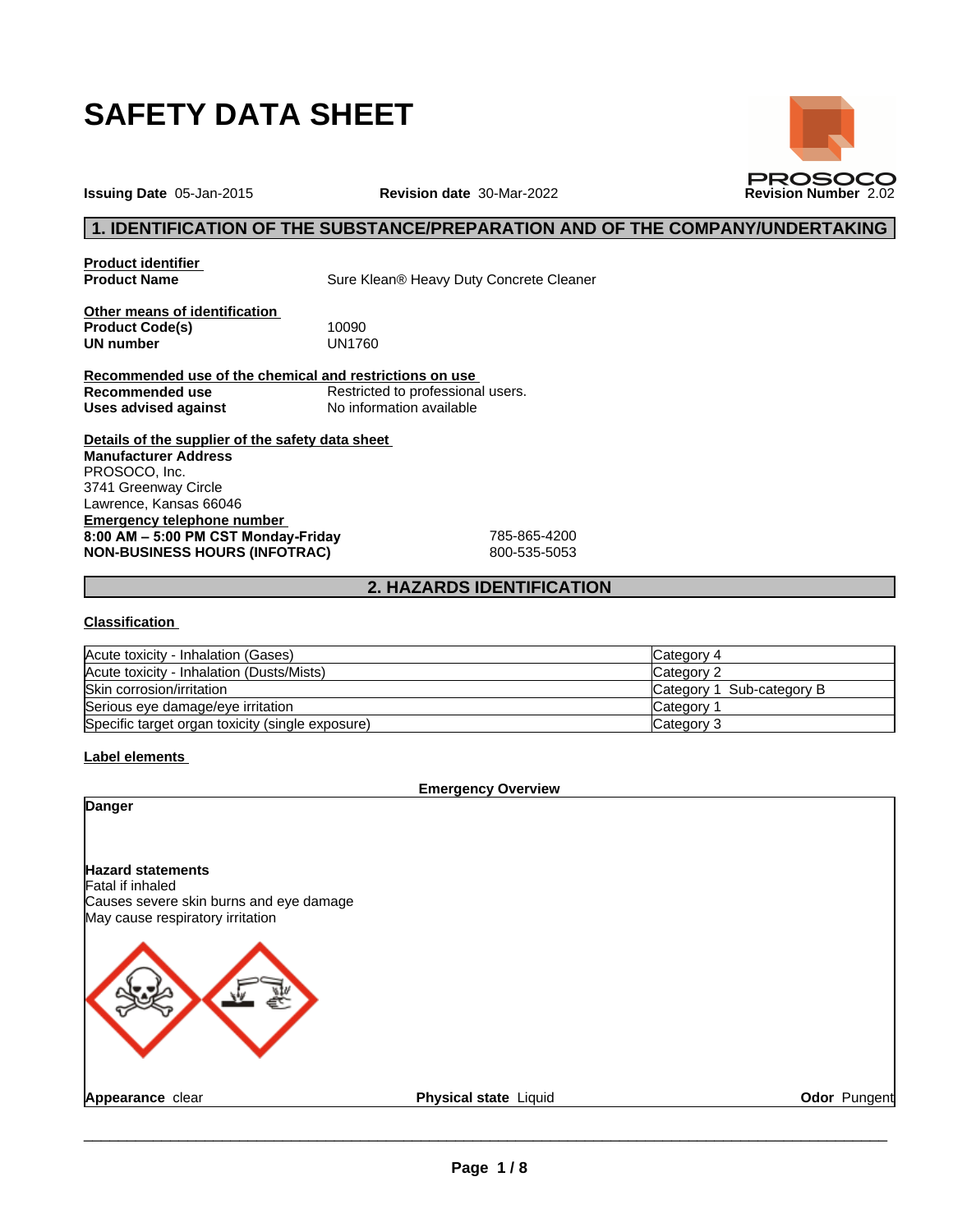#### **Precautionary Statements - Prevention**

Use only outdoors or in a well-ventilated area Do not breathe dust/fume/gas/mist/vapors/spray Wear respiratory protection Wash face, hands and any exposed skin thoroughly after handling Wear protective gloves/protective clothing/eye protection/face protection

#### **Precautionary Statements - Response**

Immediately call a POISON CENTER or doctor/physician IF IN EYES: Rinse cautiously with water for several minutes. Remove contact lenses, if present and easy to do. Continue rinsing Immediately call a POISON CENTER or doctor/physician IF ON SKIN (or hair): Remove/Take off immediately all contaminated clothing. Rinse skin with water/shower Wash contaminated clothing before reuse IF INHALED: Remove victim to fresh air and keep at rest in a position comfortable for breathing Call a POISON CENTER or doctor/physician if you feel unwell Immediately call a POISON CENTER or doctor/physician IF SWALLOWED: Rinse mouth. DO NOT induce vomiting

 $\_$  ,  $\_$  ,  $\_$  ,  $\_$  ,  $\_$  ,  $\_$  ,  $\_$  ,  $\_$  ,  $\_$  ,  $\_$  ,  $\_$  ,  $\_$  ,  $\_$  ,  $\_$  ,  $\_$  ,  $\_$  ,  $\_$  ,  $\_$  ,  $\_$  ,  $\_$  ,  $\_$  ,  $\_$  ,  $\_$  ,  $\_$  ,  $\_$  ,  $\_$  ,  $\_$  ,  $\_$  ,  $\_$  ,  $\_$  ,  $\_$  ,  $\_$  ,  $\_$  ,  $\_$  ,  $\_$  ,  $\_$  ,  $\_$  ,

#### **Precautionary Statements - Storage**

Store in a well-ventilated place. Keep container tightly closed Store locked up

#### **Precautionary Statements - Disposal**

Dispose of contents/container to an approved waste disposal plant

#### **Hazards not otherwise classified (HNOC)**

**Other information**

 $\cdot$  May be harmful if swallowed

## **3. COMPOSITION/INFORMATION ON INGREDIENTS**

| Chemical name     | <b>CAS No.</b> | Weiaht-%   | <b>Trade Secret</b> |
|-------------------|----------------|------------|---------------------|
| Water             | 7732-18-5      | $60 - 100$ |                     |
| Hydrogen Chloride | 7647-01-0      | $10 - 30$  |                     |
| Glvcolic Acid     | 79-14-1        | 10<br>ה ה  |                     |

\* The exact percentage (concentration) of composition has been withheld as a trade secret.

## **4. FIRST AID MEASURES**

### **Description of first aid measures**

| Immediate medical attention is required.<br><b>General advice</b> |                                                                                                                                                                                                          |
|-------------------------------------------------------------------|----------------------------------------------------------------------------------------------------------------------------------------------------------------------------------------------------------|
| Eye contact                                                       | Immediate medical attention is required. Rinse immediately with plenty of water, also under<br>the eyelids, for at least 15 minutes. Keep eye wide open while rinsing. Do not rub affected<br>area.      |
| <b>Skin Contact</b>                                               | Immediate medical attention is required. Wash off immediately with plenty of water while<br>removing contaminated clothing and shoes.                                                                    |
| <b>Inhalation</b>                                                 | Remove to fresh air. Call a physician or poison control center immediately. If not breathing,<br>give artificial respiration. If breathing is difficult, give oxygen.                                    |
| Ingestion                                                         | Call a physician or poison control center immediately. Do NOT induce vomiting. Clean<br>mouth with water and drink afterwards plenty of water. Never give anything by mouth to an<br>unconscious person. |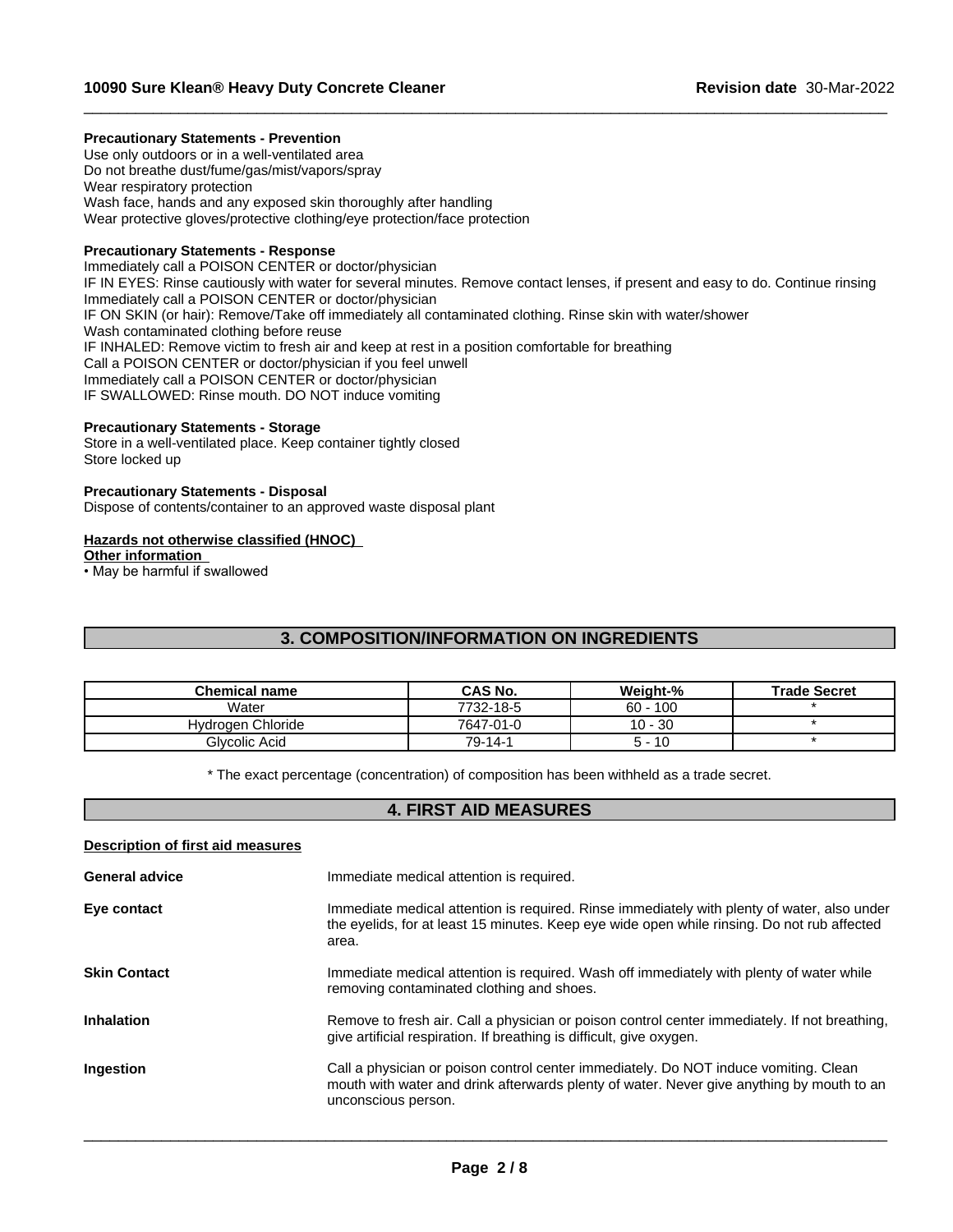**Self-protection of the first aider** Use personal protective equipment as required. Avoid contact with skin, eyes or clothing.

 $\_$  ,  $\_$  ,  $\_$  ,  $\_$  ,  $\_$  ,  $\_$  ,  $\_$  ,  $\_$  ,  $\_$  ,  $\_$  ,  $\_$  ,  $\_$  ,  $\_$  ,  $\_$  ,  $\_$  ,  $\_$  ,  $\_$  ,  $\_$  ,  $\_$  ,  $\_$  ,  $\_$  ,  $\_$  ,  $\_$  ,  $\_$  ,  $\_$  ,  $\_$  ,  $\_$  ,  $\_$  ,  $\_$  ,  $\_$  ,  $\_$  ,  $\_$  ,  $\_$  ,  $\_$  ,  $\_$  ,  $\_$  ,  $\_$  ,

#### **Most important symptoms and effects, both acute and delayed**

**Symptoms** The product causes burns of eyes, skin and mucous membranes.

#### **Indication of any immediate medical attention and special treatment needed**

**Note to physicians** Product is a corrosive material. Use of gastric lavage or emesis is contraindicated. Possible perforation of stomach or esophagus should be investigated. Do not give chemical antidotes. Asphyxia from glottal edema may occur. Marked decrease in blood pressure may occur with moist rales, frothy sputum, and high pulse pressure. Treat symptomatically.

## **5. FIRE-FIGHTING MEASURES**

#### **Suitable Extinguishing Media**

Use extinguishing measures that are appropriate to local circumstances and the surrounding environment.

**Unsuitable Extinguishing Media** Caution: Use of water spray when fighting fire may be inefficient.

#### **Specific hazards arising from the chemical**

The product causes burns of eyes, skin and mucous membranes. Thermal decomposition can lead to release of irritating and toxic gases and vapors.

#### **Protective equipment and precautions for firefighters**

As in any fire, wear self-contained breathing apparatus pressure-demand, MSHA/NIOSH (approved or equivalent) and full protective gear.

## **6. ACCIDENTAL RELEASE MEASURES**

#### **Personal precautions, protective equipment and emergency procedures**

| <b>Personal precautions</b> | Use personal protective equipment as required. Avoid contact with skin, eyes and inhalation<br>of vapors. Evacuate personnel to safe areas. Keep people away from and upwind of |
|-----------------------------|---------------------------------------------------------------------------------------------------------------------------------------------------------------------------------|
|                             | spill/leak.                                                                                                                                                                     |
|                             |                                                                                                                                                                                 |

**Environmental precautions**

**Environmental precautions** Should not be released into the environment. Prevent product from entering drains. Prevent further leakage or spillage if safe to do so. See Section 12 for additional ecological information.

#### **Methods and material for containment and cleaning up**

| <b>Methods for containment</b> | Prevent further leakage or spillage if safe to do so. Dike far ahead of liquid spill for later<br>disposal.                                   |
|--------------------------------|-----------------------------------------------------------------------------------------------------------------------------------------------|
| Methods for cleaning up        | Dam up. Soak up with inert absorbent material. Pick up and transfer to properly labeled<br>containers. Clean contaminated surface thoroughly. |

## **7. HANDLING AND STORAGE**

| 7. HANDLING AND STORAGE              |                                                                                                                                                                        |  |  |  |
|--------------------------------------|------------------------------------------------------------------------------------------------------------------------------------------------------------------------|--|--|--|
| <b>Precautions for safe handling</b> |                                                                                                                                                                        |  |  |  |
| Advice on safe handling              | Use personal protective equipment as required. Avoid contact with skin, eyes or clothing. In<br>case of insufficient ventilation, wear suitable respiratory equipment. |  |  |  |
|                                      | Conditions for safe storage, including any incompatibilities                                                                                                           |  |  |  |
| <b>Storage Conditions</b>            | Keep out of the reach of children. Keep containers tightly closed in a dry, cool and                                                                                   |  |  |  |
|                                      |                                                                                                                                                                        |  |  |  |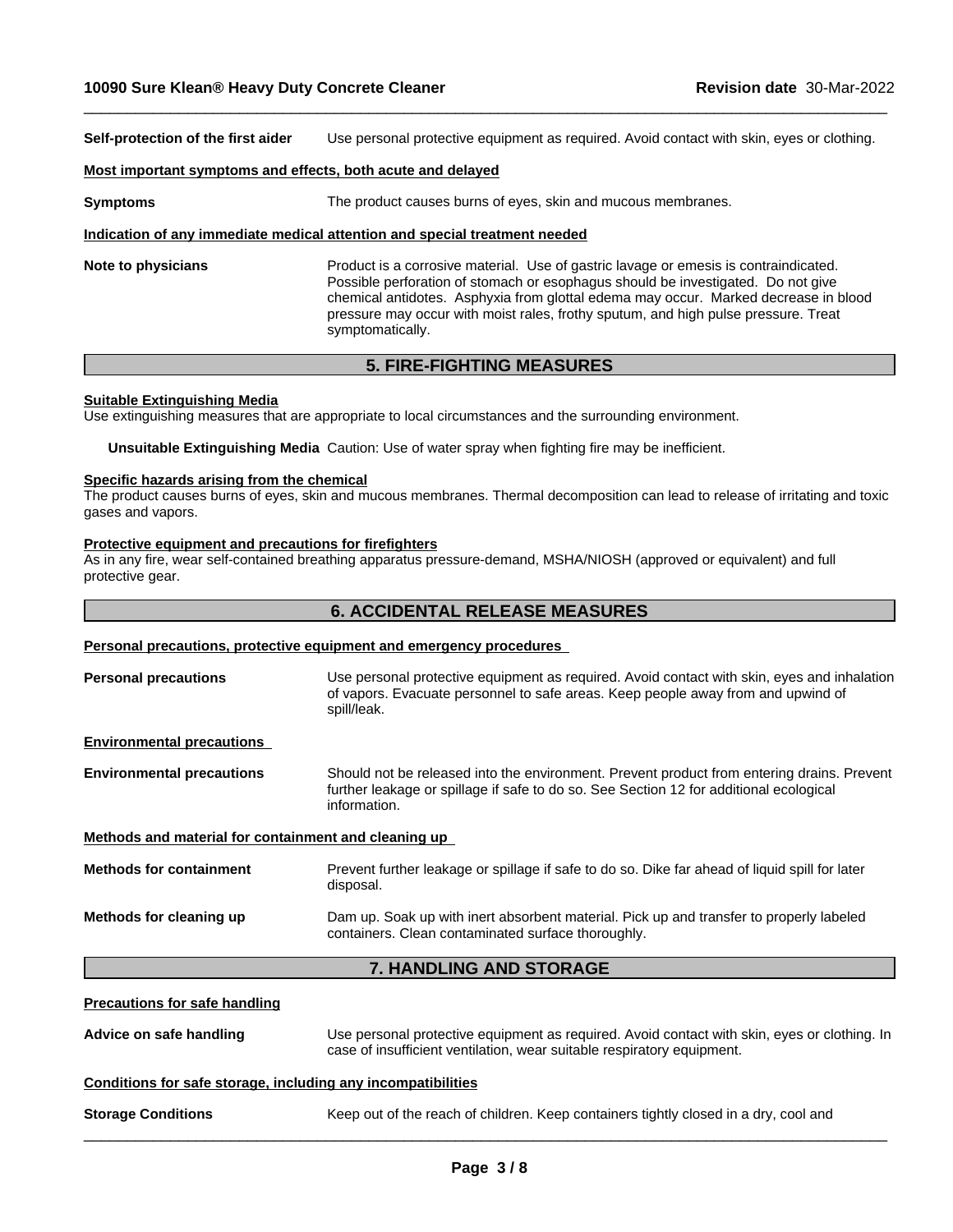well-ventilated place. Keep in properly labeled containers.

 $\_$  ,  $\_$  ,  $\_$  ,  $\_$  ,  $\_$  ,  $\_$  ,  $\_$  ,  $\_$  ,  $\_$  ,  $\_$  ,  $\_$  ,  $\_$  ,  $\_$  ,  $\_$  ,  $\_$  ,  $\_$  ,  $\_$  ,  $\_$  ,  $\_$  ,  $\_$  ,  $\_$  ,  $\_$  ,  $\_$  ,  $\_$  ,  $\_$  ,  $\_$  ,  $\_$  ,  $\_$  ,  $\_$  ,  $\_$  ,  $\_$  ,  $\_$  ,  $\_$  ,  $\_$  ,  $\_$  ,  $\_$  ,  $\_$  ,

**Incompatible materials Bases. Strong oxidizing agents.** 

# **8. EXPOSURE CONTROLS/PERSONAL PROTECTION**

## **Control parameters**

| <b>Exposure Guidelines</b> |  |
|----------------------------|--|
|                            |  |

| <b>Chemical name</b>                                                                                                                                                                                                                                        | <b>ACGIH TLV</b>                                                                                                                                                                                                                                                                                                                 | <b>OSHA PEL</b>                                                                                                                                                                                                                                                                    | <b>NIOSH IDLH</b>              |
|-------------------------------------------------------------------------------------------------------------------------------------------------------------------------------------------------------------------------------------------------------------|----------------------------------------------------------------------------------------------------------------------------------------------------------------------------------------------------------------------------------------------------------------------------------------------------------------------------------|------------------------------------------------------------------------------------------------------------------------------------------------------------------------------------------------------------------------------------------------------------------------------------|--------------------------------|
| Hydrogen Chloride<br>7647-01-0                                                                                                                                                                                                                              | Ceiling: 2 ppm                                                                                                                                                                                                                                                                                                                   | (vacated) Ceiling: 5 ppm<br>(vacated) Ceiling: 7 mg/m <sup>3</sup>                                                                                                                                                                                                                 | IDLH: 50 ppm<br>Ceiling: 5 ppm |
|                                                                                                                                                                                                                                                             |                                                                                                                                                                                                                                                                                                                                  | Ceiling: 5 ppm<br>Ceiling: $7 \text{ mg/m}^3$                                                                                                                                                                                                                                      | Ceiling: $7 \text{ mg/m}^3$    |
| NIOSH IDLH Immediately Dangerous to Life or Health                                                                                                                                                                                                          |                                                                                                                                                                                                                                                                                                                                  |                                                                                                                                                                                                                                                                                    |                                |
| <b>Other information</b>                                                                                                                                                                                                                                    | Vacated limits revoked by the Court of Appeals decision in AFL-CIO v. OSHA, 965 F.2d 962<br>(11th Cir., 1992).                                                                                                                                                                                                                   |                                                                                                                                                                                                                                                                                    |                                |
| Appropriate engineering controls                                                                                                                                                                                                                            |                                                                                                                                                                                                                                                                                                                                  |                                                                                                                                                                                                                                                                                    |                                |
| <b>Engineering Controls</b>                                                                                                                                                                                                                                 | Showers. Eyewash stations.<br>with workers, passersby, and non-masonry surfaces. Application equipment, scaffolding,<br>adequate ventilation, especially in confined areas.                                                                                                                                                      | Brush on or apply at the lowest practical pressure. Do not atomize during application.<br>Beware of wind drift. Proper work practices and planning should be utilized to avoid contact<br>swing stages and support systems must be constructed of acid resistant materials. Ensure |                                |
| Individual protection measures, such as personal protective equipment                                                                                                                                                                                       |                                                                                                                                                                                                                                                                                                                                  |                                                                                                                                                                                                                                                                                    |                                |
| <b>Eye/face protection</b>                                                                                                                                                                                                                                  | Tight sealing safety goggles. Face protection shield.                                                                                                                                                                                                                                                                            |                                                                                                                                                                                                                                                                                    |                                |
| Skin and body protection                                                                                                                                                                                                                                    | Wear protective gloves and protective clothing.                                                                                                                                                                                                                                                                                  |                                                                                                                                                                                                                                                                                    |                                |
| <b>Respiratory protection</b>                                                                                                                                                                                                                               | If exposure limits are exceeded or irritation is experienced, NIOSH/MSHA approved<br>respiratory protection should be worn. Positive-pressure supplied air respirators may be<br>required for high airborne contaminant concentrations. Respiratory protection must be<br>provided in accordance with current local regulations. |                                                                                                                                                                                                                                                                                    |                                |
| When using do not eat, drink or smoke. Wash contaminated clothing before reuse. Keep<br><b>General Hygiene Considerations</b><br>away from food, drink and animal feeding stuffs. Handle in accordance with good industrial<br>hygiene and safety practice. |                                                                                                                                                                                                                                                                                                                                  |                                                                                                                                                                                                                                                                                    |                                |

# **9. PHYSICAL AND CHEMICAL PROPERTIES**

### **Information on basic physical and chemical properties**

| <b>Physical state</b><br>Appearance                    | Liauid<br>clear                                      | Odor                  | Pungent                  |
|--------------------------------------------------------|------------------------------------------------------|-----------------------|--------------------------|
| Color                                                  | Slight amber                                         | <b>Odor threshold</b> | No information available |
| <b>Property</b>                                        | Values                                               | Remarks • Method      |                          |
| pН                                                     | 0.18                                                 | @ 1:6 Dilution        |                          |
| Melting point / freezing point °F                      | $-30 °C /$<br>-22 °F                                 |                       |                          |
| Boiling point / boiling range                          | No information available                             |                       |                          |
| Flash point                                            |                                                      | Not Applicable        |                          |
| <b>Evaporation rate</b>                                | No information available                             |                       |                          |
| Flammability (solid, gas)                              | No information available                             |                       |                          |
| Flammability Limit in Air                              |                                                      |                       |                          |
| Upper flammability limit:<br>Lower flammability limit: | No information available<br>No information available |                       |                          |
|                                                        |                                                      |                       |                          |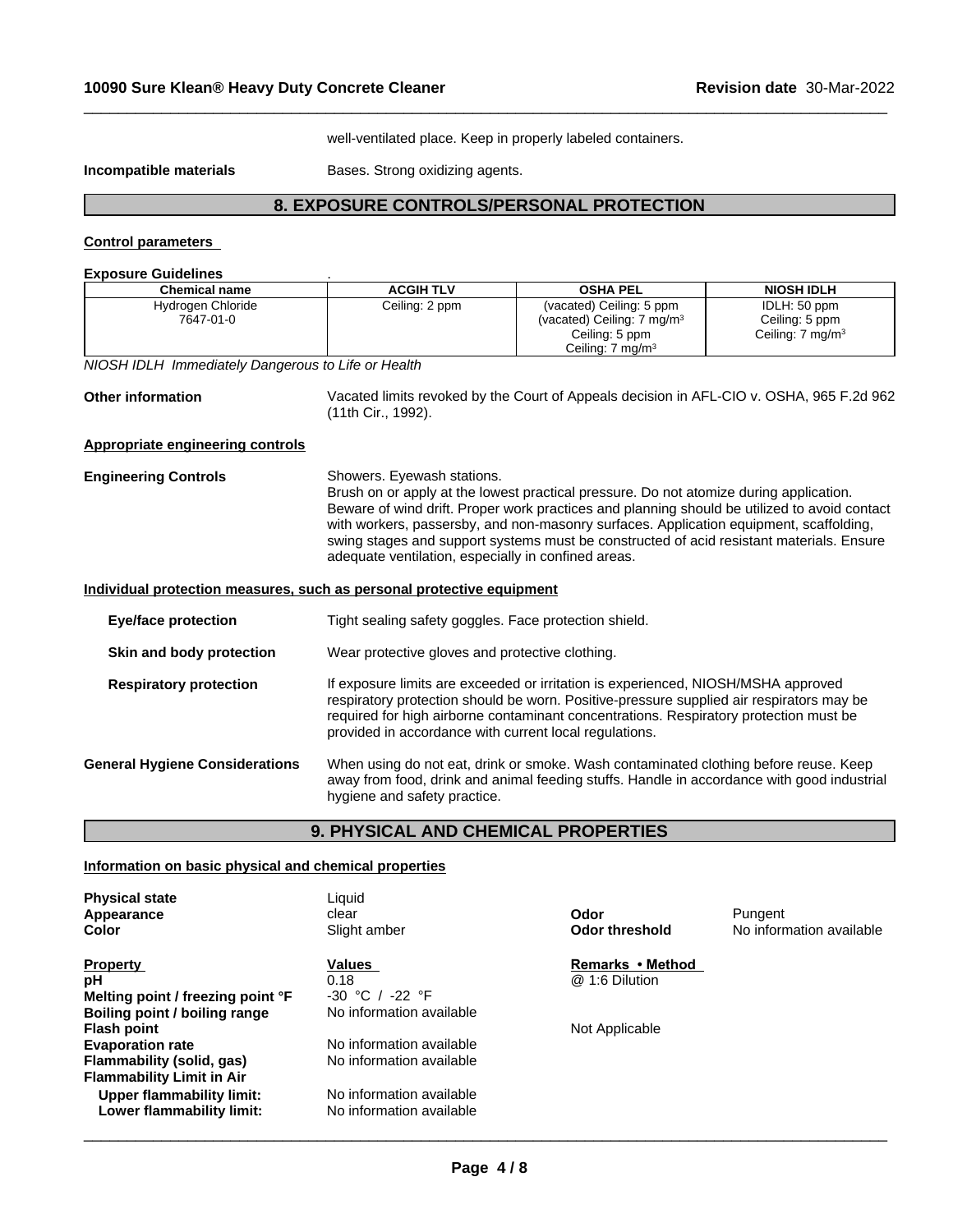**Vapor pressure No information available**<br> **Vapor density No information available Specific gravity**<br>Water solubility **Solubility in other solvents** No information available<br> **Partition coefficient** No information available **Partition coefficient**<br> **Autoignition temperature**<br>
No information available **Autoignition temperature No information available**<br>**Decomposition temperature No information available Decomposition temperature**<br>**Kinematic viscosity Dynamic viscosity** No information available

**No information available**<br>1.14 **completely soluble**<br>No information available **Kinematic viscosity** No information available

# **10. STABILITY AND REACTIVITY**

 $\_$  ,  $\_$  ,  $\_$  ,  $\_$  ,  $\_$  ,  $\_$  ,  $\_$  ,  $\_$  ,  $\_$  ,  $\_$  ,  $\_$  ,  $\_$  ,  $\_$  ,  $\_$  ,  $\_$  ,  $\_$  ,  $\_$  ,  $\_$  ,  $\_$  ,  $\_$  ,  $\_$  ,  $\_$  ,  $\_$  ,  $\_$  ,  $\_$  ,  $\_$  ,  $\_$  ,  $\_$  ,  $\_$  ,  $\_$  ,  $\_$  ,  $\_$  ,  $\_$  ,  $\_$  ,  $\_$  ,  $\_$  ,  $\_$  ,

## **Reactivity**

No data available

#### **Chemical stability**

Stable under recommended storage conditions.

#### **Possibility of hazardous reactions**

None under normal processing.

# **Conditions to avoid**

Strong bases.

## **Incompatible materials**

Bases. Strong oxidizing agents.

#### **Hazardous decomposition products**

Thermal decomposition can lead to release of irritating and toxic gases and vapors.

## **11. TOXICOLOGICAL INFORMATION**

## **Information on likely routes of exposure**

| <b>Product Information</b> | Corrosive                                                               |
|----------------------------|-------------------------------------------------------------------------|
| <b>Inhalation</b>          | Avoid breathing vapors or mists. Harmful by inhalation.                 |
| Eye contact                | Corrosive to the eyes and may cause severe damage including blindness.  |
| <b>Skin Contact</b>        | Corrosive. The product causes burns of eyes, skin and mucous membranes. |
| Ingestion                  | Do not taste or swallow. Can burn mouth, throat, and stomach.           |
|                            |                                                                         |

## **Component Information**

| Chemical name     | LD50/Oral             | LD50/Dermal             | <b>Inhalation LC50</b>              |
|-------------------|-----------------------|-------------------------|-------------------------------------|
| Water             | $> 90$ mL/kg (Rat)    |                         |                                     |
| 7732-18-5         |                       |                         |                                     |
| Hydrogen Chloride | 238 - 277 mg/kg (Rat) | $>$ 5010 mg/kg (Rabbit) | = 1.68 mg/L (Rat) 1 h               |
| 7647-01-0         |                       |                         |                                     |
| Glycolic Acid     | $= 1950$ mg/kg (Rat)  |                         | $= 3.6$ mg/L (Rat) 4 h > 5.2 mg/L ( |
| 79-14-1           |                       |                         | $Rat$ $14h$                         |

## **<u>Symptoms related to the physical, chemical and toxicological characteristics</u>**

**Symptoms** The product causes burns of eyes, skin and mucous membranes.

 $\overline{\phantom{a}}$  ,  $\overline{\phantom{a}}$  ,  $\overline{\phantom{a}}$  ,  $\overline{\phantom{a}}$  ,  $\overline{\phantom{a}}$  ,  $\overline{\phantom{a}}$  ,  $\overline{\phantom{a}}$  ,  $\overline{\phantom{a}}$  ,  $\overline{\phantom{a}}$  ,  $\overline{\phantom{a}}$  ,  $\overline{\phantom{a}}$  ,  $\overline{\phantom{a}}$  ,  $\overline{\phantom{a}}$  ,  $\overline{\phantom{a}}$  ,  $\overline{\phantom{a}}$  ,  $\overline{\phantom{a}}$ 

## **Delayed and immediate effects as well as chronic effects from short and long-term exposure**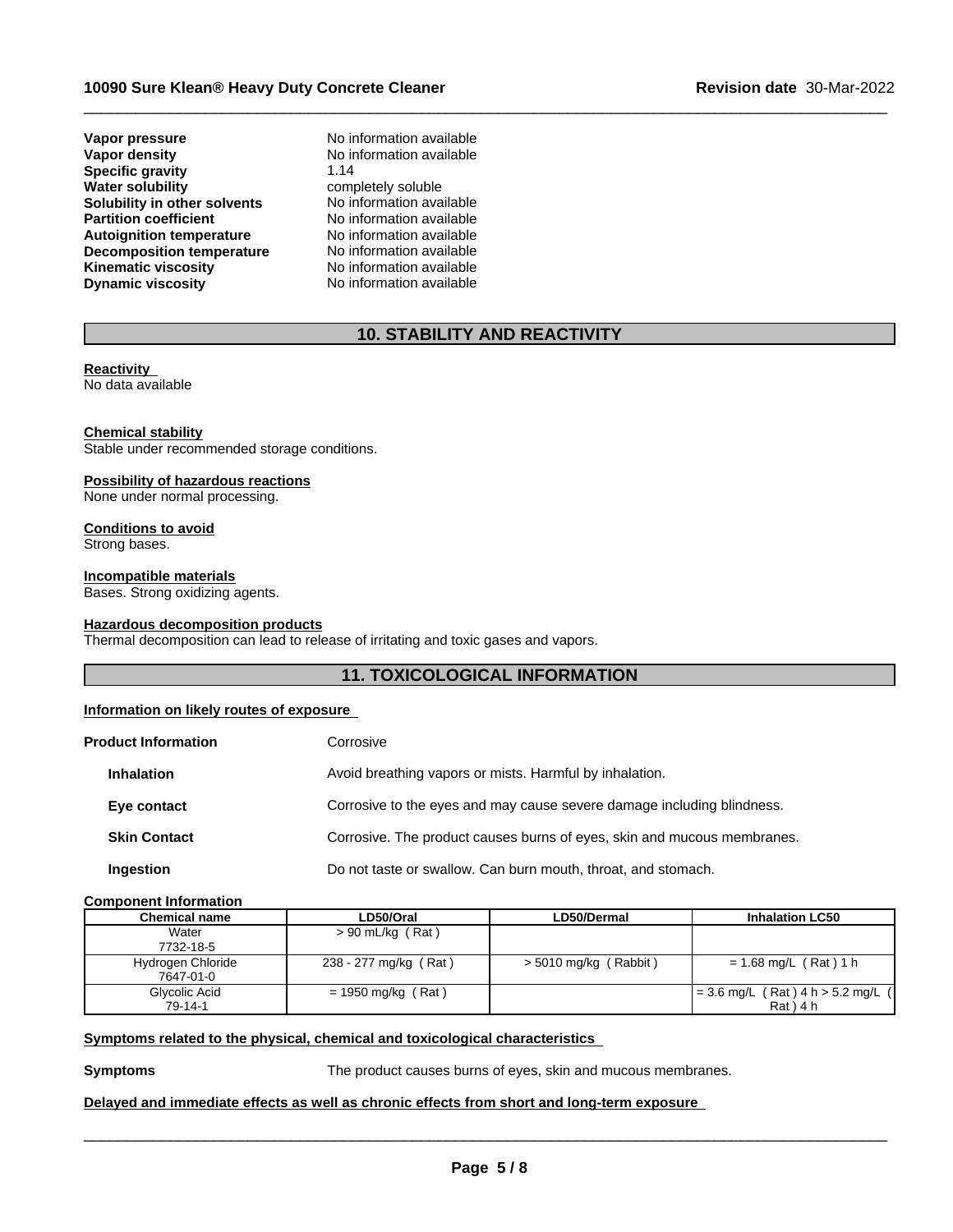| <b>Sensitization</b>                                             | No information available.                                  |                                                                                          |            |             |
|------------------------------------------------------------------|------------------------------------------------------------|------------------------------------------------------------------------------------------|------------|-------------|
| <b>Germ cell mutagenicity</b>                                    | No information available.                                  |                                                                                          |            |             |
| Carcinogenicity                                                  |                                                            | The table below indicates whether each agency has listed any ingredient as a carcinogen. |            |             |
| <b>Chemical name</b>                                             | <b>ACGIH</b>                                               | <b>IARC</b>                                                                              | <b>NTP</b> | <b>OSHA</b> |
| Hydrogen Chloride                                                |                                                            | Group 3                                                                                  |            |             |
| 7647-01-0                                                        |                                                            |                                                                                          |            |             |
|                                                                  | IARC (International Agency for Research on Cancer)         |                                                                                          |            |             |
|                                                                  | Group 3 - Not Classifiable as to Carcinogenicity in Humans |                                                                                          |            |             |
|                                                                  |                                                            |                                                                                          |            |             |
| <b>Reproductive toxicity</b>                                     | No information available.                                  |                                                                                          |            |             |
|                                                                  | No information available.                                  |                                                                                          |            |             |
| <b>STOT - single exposure</b><br><b>STOT - repeated exposure</b> | No information available.                                  |                                                                                          |            |             |

 $\_$  ,  $\_$  ,  $\_$  ,  $\_$  ,  $\_$  ,  $\_$  ,  $\_$  ,  $\_$  ,  $\_$  ,  $\_$  ,  $\_$  ,  $\_$  ,  $\_$  ,  $\_$  ,  $\_$  ,  $\_$  ,  $\_$  ,  $\_$  ,  $\_$  ,  $\_$  ,  $\_$  ,  $\_$  ,  $\_$  ,  $\_$  ,  $\_$  ,  $\_$  ,  $\_$  ,  $\_$  ,  $\_$  ,  $\_$  ,  $\_$  ,  $\_$  ,  $\_$  ,  $\_$  ,  $\_$  ,  $\_$  ,  $\_$  ,

**Unknown acute toxicity**

**The following values are calculated based on chapter 3.1 of the GHS document** .

| ATEmix (oral)                        | 2710 mg/kg         |
|--------------------------------------|--------------------|
| <b>ATEmix (dermal)</b>               | 21561 mg/kg        |
| ATEmix (inhalation-gas)              | 2424 ma/l          |
| <b>ATEmix (inhalation-dust/mist)</b> | $0.2 \text{ ma/l}$ |

# **12. ECOLOGICAL INFORMATION**

## **Ecotoxicity**

| Chemical name | Algae/aquatic plants | Fish                          | Toxicity to<br>microorganisms | Crustacea |
|---------------|----------------------|-------------------------------|-------------------------------|-----------|
| Glycolic Acid |                      | 5000: 96 h Brachydanio reriol |                               |           |
| 79-14-1       |                      | mg/L LC50 static              |                               |           |

#### **Persistence and degradability**

No information available.

#### **Bioaccumulation**

No information available.

| <b>Chemical name</b> | $- - -$<br>coefficient<br>п.<br>Partition |
|----------------------|-------------------------------------------|
| Glvcolic Acid        | -<br>.                                    |
| 79<br>`-14∍∖         |                                           |

**Other adverse effects** No information available

## **13. DISPOSAL CONSIDERATIONS**

| Waste treatment methods       |                                                                                                        |
|-------------------------------|--------------------------------------------------------------------------------------------------------|
| <b>Disposal of wastes</b>     | Disposal should be in accordance with applicable regional, national and local laws and<br>regulations. |
| <b>Contaminated packaging</b> | Do not reuse container.                                                                                |
| <b>US EPA Waste Number</b>    | D002                                                                                                   |

# **14. TRANSPORT INFORMATION**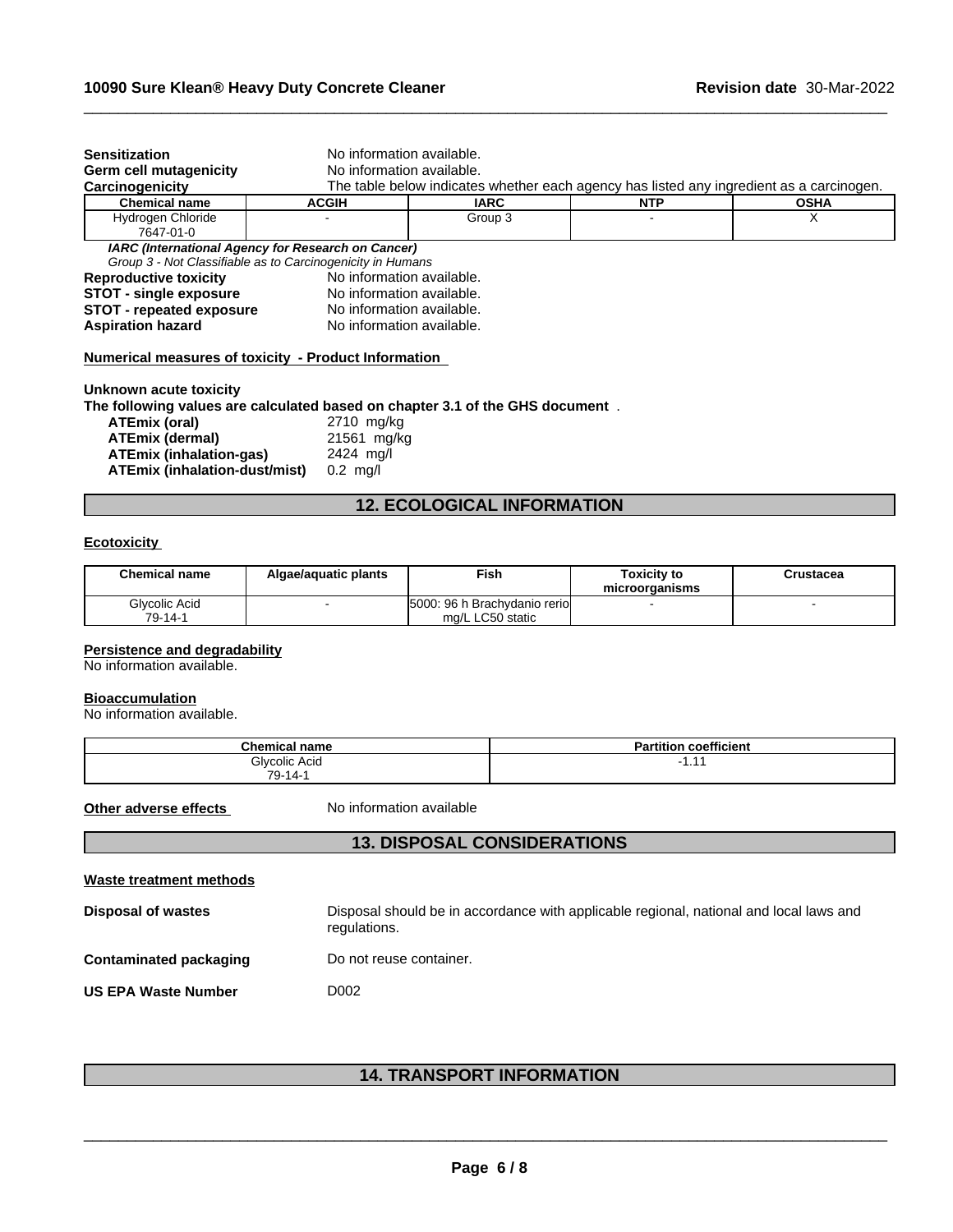| DOT                        | Regulated                                                      |
|----------------------------|----------------------------------------------------------------|
| UN number                  | UN1760                                                         |
| UN proper shipping name    | Corrosive liquid, n.o.s. (Hydrochloric and Hydroxyacetic Acid) |
| Transport hazard class(es) |                                                                |
| Packing group              |                                                                |

## **15. REGULATORY INFORMATION**

 $\_$  ,  $\_$  ,  $\_$  ,  $\_$  ,  $\_$  ,  $\_$  ,  $\_$  ,  $\_$  ,  $\_$  ,  $\_$  ,  $\_$  ,  $\_$  ,  $\_$  ,  $\_$  ,  $\_$  ,  $\_$  ,  $\_$  ,  $\_$  ,  $\_$  ,  $\_$  ,  $\_$  ,  $\_$  ,  $\_$  ,  $\_$  ,  $\_$  ,  $\_$  ,  $\_$  ,  $\_$  ,  $\_$  ,  $\_$  ,  $\_$  ,  $\_$  ,  $\_$  ,  $\_$  ,  $\_$  ,  $\_$  ,  $\_$  ,

**International Inventories DSL/NDSL** 

Complies<br>Complies

#### **Legend:**

 *TSCA - United States Toxic Substances Control Act Section 8(b) Inventory DSL/NDSL - Canadian Domestic Substances List/Non-Domestic Substances List*

#### **US Federal Regulations**

#### **SARA 313**

Section 313 of Title III of the Superfund Amendments and Reauthorization Act of 1986 (SARA). This product contains a chemical or chemicals which are subject to the reporting requirements of the Act and Title 40 of the Code of Federal Regulations, Part 372

| <b>Chemical name</b>                  | CAS No.   | Weight-%  | SARA 313 - Threshold<br>Values % |
|---------------------------------------|-----------|-----------|----------------------------------|
|                                       |           |           |                                  |
| Hydrogen Chloride - 7647-01-0         | 7647-01-0 | $10 - 30$ | 1.0                              |
| <b>SARA 311/312 Hazard Categories</b> |           |           |                                  |
| Acute health hazard                   | Yes       |           |                                  |
| <b>Chronic Health Hazard</b>          | Yes       |           |                                  |
| <b>Fire hazard</b>                    | No        |           |                                  |
| Sudden release of pressure hazard     | No        |           |                                  |
| <b>Reactive Hazard</b>                | No.       |           |                                  |

## **CWA (Clean WaterAct)**

This product contains the following substances which are regulated pollutants pursuant to the Clean Water Act (40 CFR 122.21 and 40 CFR 122.42)

| Chemical name                  | <b>CWA - Reportable</b><br>Quantities | <b>CWA - Toxic Pollutants</b> | <b>CWA - Priority Pollutants</b> | <b>CWA - Hazardous</b><br><b>Substances</b> |
|--------------------------------|---------------------------------------|-------------------------------|----------------------------------|---------------------------------------------|
| Hydrogen Chloride<br>7647-01-0 | 5000 lb                               |                               |                                  |                                             |

#### **CERCLA**

This material, as supplied, contains one or more substances regulated as a hazardous substance under the Comprehensive Environmental Response Compensation and Liability Act (CERCLA) (40 CFR 302)

| <b>Chemical name</b> | <b>Hazardous Substances RQs</b><br>- 40- | .A/SARA RQ<br><b>CERCL</b> | <b>Reportable Quantity (RQ)</b>              |
|----------------------|------------------------------------------|----------------------------|----------------------------------------------|
| Chloride<br>Hvdroaen | FOOO II<br>5000 lb                       | 5000 lb                    | I RQ<br>$5000$ lb final $\sim$<br>RQ         |
| 7647<br>7-01-0       |                                          |                            | <b>RQ</b><br>2270<br>DC.<br>⊧ka final<br>RQ. |

## **US State Regulations**

#### **California Proposition 65**

This product does not contain any Proposition 65 chemicals

## **U.S. State Right-to-Know Regulations**

|  | $\sim$ $\sim$ $\sim$ $\sim$<br>Chemical<br>name | <b>N</b> OU<br>lor.<br>. | ша<br>. | anıa |
|--|-------------------------------------------------|--------------------------|---------|------|
|--|-------------------------------------------------|--------------------------|---------|------|